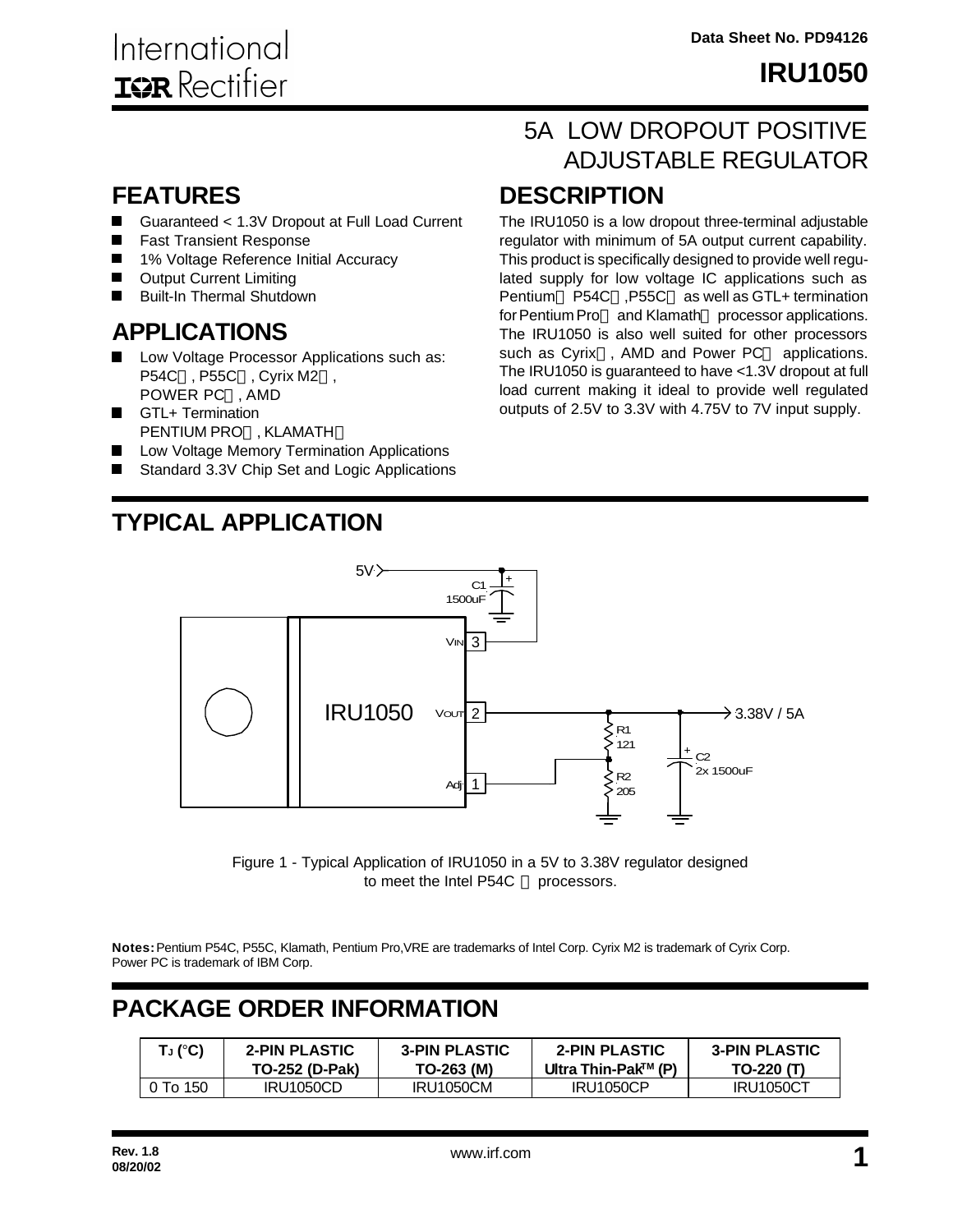# **ABSOLUTE MAXIMUM RATINGS**

# **PACKAGE INFORMATION**



# **ELECTRICAL SPECIFICATIONS**

Unless otherwise specified, these specifications apply over  $C_{IN}=1\mu F$ ,  $C_{OUT}=10\mu F$ , and TJ=0 to 150°C. Typical values refer to  $T_J = 25^\circ \text{C}$ .

| <b>PARAMETER</b>              | <b>SYM</b>  | <b>TEST CONDITION</b>                                                                   | <b>MIN</b> | TYP   | <b>MAX</b> | <b>UNITS</b> |
|-------------------------------|-------------|-----------------------------------------------------------------------------------------|------------|-------|------------|--------------|
| Reference Voltage             | <b>VREF</b> | Io=10mA, TJ=25°C, VIN-Vo=1.5V                                                           | 1.238      | 1.25  | 1.262      | V            |
|                               |             | $Io = 10mA$ , $V_{IN} - Vo = 1.5$                                                       | 1.225      | 1.25  | 1.275      |              |
| Line Regulation               |             | lo=10mA, 1.3V<(VIN-Vo)<7V                                                               |            |       | 0.2        | %            |
| Load Regulation (Note 1)      |             | VIN=3.3V, VADJ=0V, 10mA <lo<5a< td=""><td></td><td></td><td>0.4</td><td>%</td></lo<5a<> |            |       | 0.4        | %            |
| Dropout Voltage (Note 2)      | ΔVo         | Note 2, Io=4A                                                                           |            |       | 1.2        | V            |
|                               |             | $Io=5A$                                                                                 |            | 1.1   | 1.3        |              |
| <b>Current Limit</b>          |             | VIN=3.3V, ∆Vo=100mV                                                                     | 5.1        |       |            | A            |
| Minimum Load Current (Note 3) |             | VIN=3.3V, VADJ=0V                                                                       |            | 5     | 10         | mA           |
| <b>Thermal Regulation</b>     |             | 30ms Pulse, VIN-Vo=3V, Io=5A                                                            |            | 0.01  | 0.02       | % /W         |
| <b>Ripple Rejection</b>       |             | f=120Hz, Co=25µF Tantalum,                                                              |            |       |            |              |
|                               |             | Io=2.5A, VIN-Vo=3V                                                                      | 60         | 70    |            | dВ           |
| Adjust Pin Current            | <b>ADJ</b>  | lo=10mA, VIN-Vo=1.5V, TJ=25°C,                                                          |            |       |            |              |
|                               |             | Io=10mA, VIN-Vo=1.5V                                                                    |            | 55    | 120        | μA           |
| Adjust Pin Current Change     |             | Io=10mA, VIN-Vo=1.5V, TJ=25°C                                                           |            | 0.2   | 5          | μA           |
| <b>Temperature Stability</b>  |             | VIN=3.3V, VADJ=0V, IO=10mA                                                              |            | 0.5   |            | $\%$         |
| Long Term Stability           |             | T」=125°C, 1000Hrs                                                                       |            | 0.3   |            | %            |
| <b>RMS Output Noise</b>       |             | TJ=25℃, 10Hz <f<10khz< td=""><td></td><td>0.003</td><td></td><td>%Vo</td></f<10khz<>    |            | 0.003 |            | %Vo          |

**Note 1:** Low duty cycle pulse testing with Kelvin connections is required in order to maintain accurate data.

**Note 2:** Dropout voltage is defined as the minimum differential voltage between V<sub>IN</sub> and V<sub>OUT</sub> required to maintain regulation at Vout. It is measured when the output voltage drops 1% below its nominal value.

**Note 3:** Minimum load current is defined as the minimum current required at the output in order for the output voltage to maintain regulation. Typically the resistor dividers are selected such that it automatically maintains this current.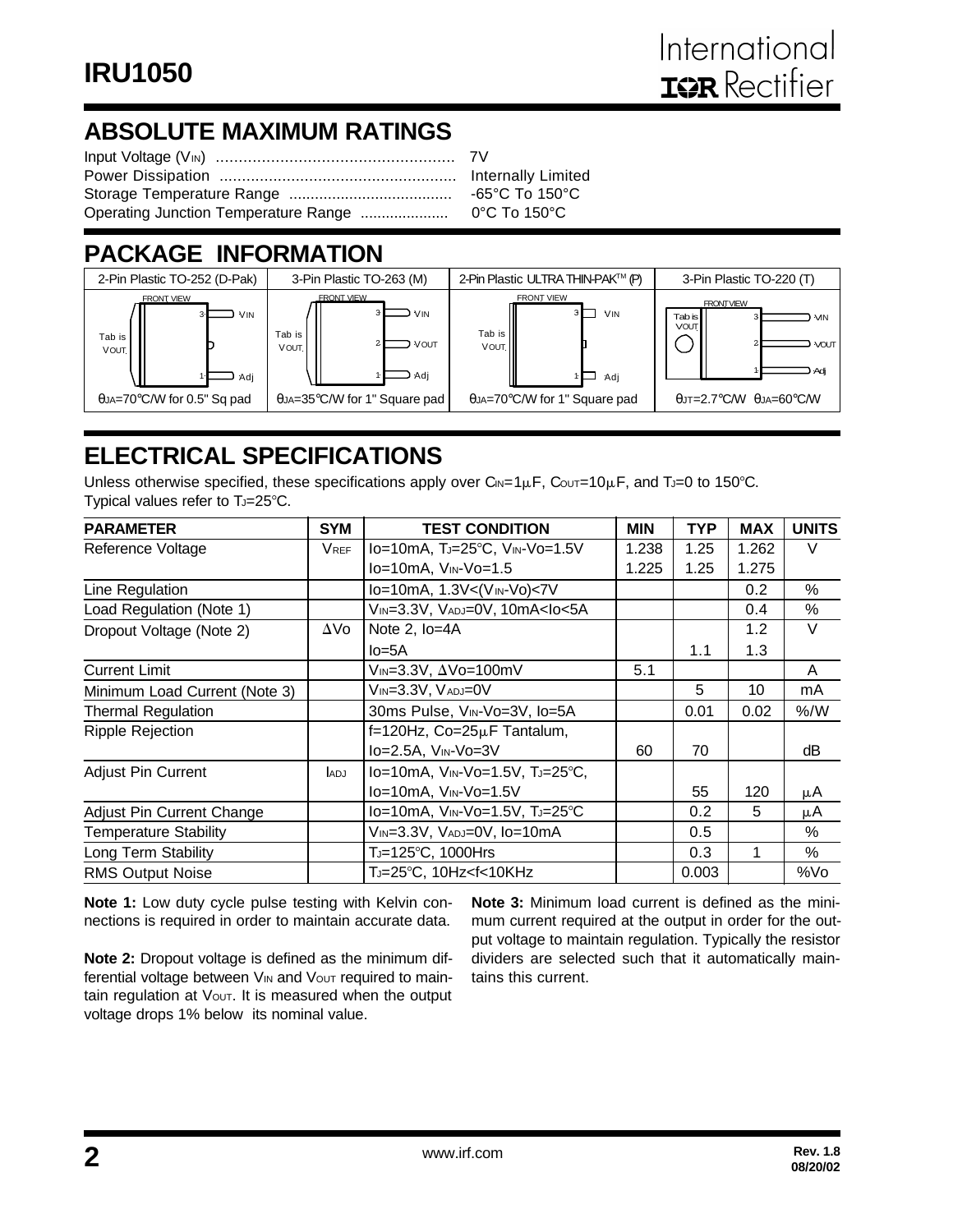### **PIN DESCRIPTIONS**

| PIN H | <b>PIN SYMBOL</b> | <b>PIN DESCRIPTION</b>                                                                                                                                                                                                                                                                                                             |
|-------|-------------------|------------------------------------------------------------------------------------------------------------------------------------------------------------------------------------------------------------------------------------------------------------------------------------------------------------------------------------|
|       | Adi               | A resistor divider from this pin to the Vout pin and ground sets the output voltage.                                                                                                                                                                                                                                               |
| 2     | <b>VOUT</b>       | The output of the regulator. A minimum of $10\mu$ F capacitor must be connected from this pin<br>to ground to insure stability.                                                                                                                                                                                                    |
| 3     | Vin               | The input pin of the regulator. Typically a large storage capacitor is connected from this<br>pin to ground to insure that the input voltage does not sag below the minimum drop out<br>voltage during the load transient response. This pin must always be 1.3V higher than Vour<br>in order for the device to regulate properly. |

### **BLOCK DIAGRAM**



Figure 2 - Simplified block diagram of the IRU1050.

## **APPLICATION INFORMATION**

#### **Introduction**

The IRU1050 adjustable Low Dropout (LDO) regulator is a three-terminal device which can easily be programmed with the addition of two external resistors to any voltages within the range of 1.25 to 5.5 V. This regulator unlike the first generation of the three-terminal regulators such as LM117 that required 3V differential between the input and the regulated output, only needs 1.3V differential to maintain output regulation. This is a key requirement for today's microprocessors that need typically 3.3V supply and are often generated from the 5V supply. Another major requirement of these microprocessors such as the Intel P54C™ is the need to switch the load current from zero to several amps in tens of nanoseconds at the processor pins, which translates to an approximately 300 to 500ns current step at the regulator. In addition, the output voltage tolerances are also extremely tight and they include the transient response as part of the specification.For example Intel VRE™ specification calls for a total of  $\pm 100$ mV including initial tolerance, load regulation and 0 to 4.6A load step.

The IRU1050 is specifically designed to meet the fast current transient needs as well as providing an accurate initial voltage, reducing the overall system cost with the need for fewer output capacitors.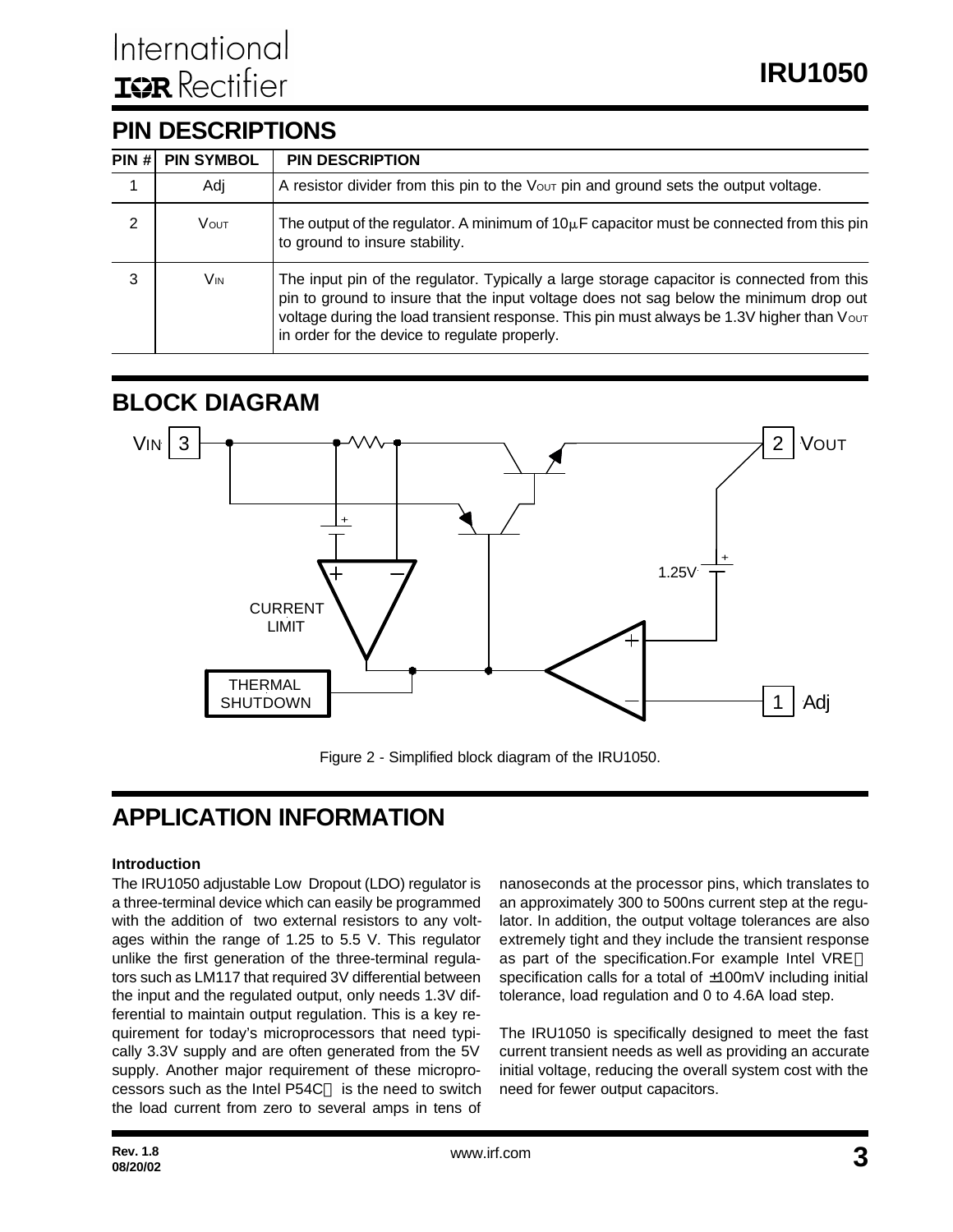#### **Output Voltage Setting**

The IRU1050 can be programmed to any voltages in the range of 1.25V to 5.5V with the addition of R1 and R2 external resistors according to the following formula:

$$
V_{\text{OUT}} = V_{\text{REF}} \times \left(1 + \frac{R2}{R1}\right) + I_{\text{ADJ}} \times R2
$$

Where:

 $V_{REF}$  = 1.25V Typically  $I_{ADJ} = 50 \mu A$  Typically R1 and R2 as shown in Figure 3:



Figure 3 - Typical application of the IRU1050 for programming the output voltage.

The IRU1050 keeps a constant 1.25V between the output pin and the adjust pin. By placing a resistor R1 across these two pins a constant current flows through R1, adding to the IADJ current and into the R2 resistor producing a voltage equal to the  $(1.25/R1) \times R2 +$  kpJ $\times$ R2 which will be added to the 1.25V to set the output voltage. This is summarized in the above equation. Since the minimum load current requirement of the IRU1050 is 10mA, R1 is typically selected to be 121 $\Omega$  resistor so that it automatically satisfies the minimum current requirement. Notice that since IADJ is typically in the range of  $50\mu$ A it only adds a small error to the output voltage and should only be considered when a very precise output voltage setting is required. For example, in a typical 3.3V application where R1=121 $\Omega$  and R2=200 $\Omega$  the error due to  $I_{ADJ}$  is only 0.3% of the nominal set point.

#### **Load Regulation**

Since the IRU1050 is only a three-terminal device, it is not possible to provide true remote sensing of the output voltage at the load. Figure 4 shows that the best load regulation is achieved when the bottom side of R2 is connected to the load and the top side of R1 resistor is connected directly to the case or the  $V_{\text{OUT}}$  pin of the regulator and not to the load. In fact, if R1 is connected to the load side, the effective resistance between the

regulator and the load is gained up by the factor of (1+R2/ R1), or the effective resistance will be  $R_{P(eff)}=R_P\times(1+R_2/3)$ R1). It is important to note that for high current applications, this can represent a significant percentage of the overall load regulation and one must keep the path from the regulator to the load as short as possible to minimize this effect.



Figure 4 - Schematic showing connection for best load regulation.

#### **Stability**

The IRU1050 requires the use of an output capacitor as part of the frequency compensation in order to make the regulator stable. Typical designs for microprocessor applications use standard electrolytic capacitors with a typical ESR in the range of 50 to 100m $\Omega$  and an output capacitance of 500 to  $1000\mu$ F. Fortunately as the capacitance increases, the ESR decreases resulting in a fixed RC time constant. The IRU1050 takes advantage of this phenomena in making the overall regulator loop stable. For most applications a minimum of  $100\mu$ F aluminum electrolytic capacitor such as Sanyo MVGX series, Panasonic FA series as well as the Nichicon PL series insures both stability and good transient response.

#### **Thermal Design**

The IRU1050 incorporates an internal thermal shutdown that protects the device when the junction temperature exceeds the maximum allowable junction temperature. Although this device can operate with junction temperatures in the range of  $150^{\circ}$ C, it is recommended that the selected heat sink be chosen such that during maximum continuous load operation the junction temperature is kept below this number. The example below shows the steps in selecting the proper regulator heat sink for the worst case current consumption using Intel 200MHz microprocessor as the load.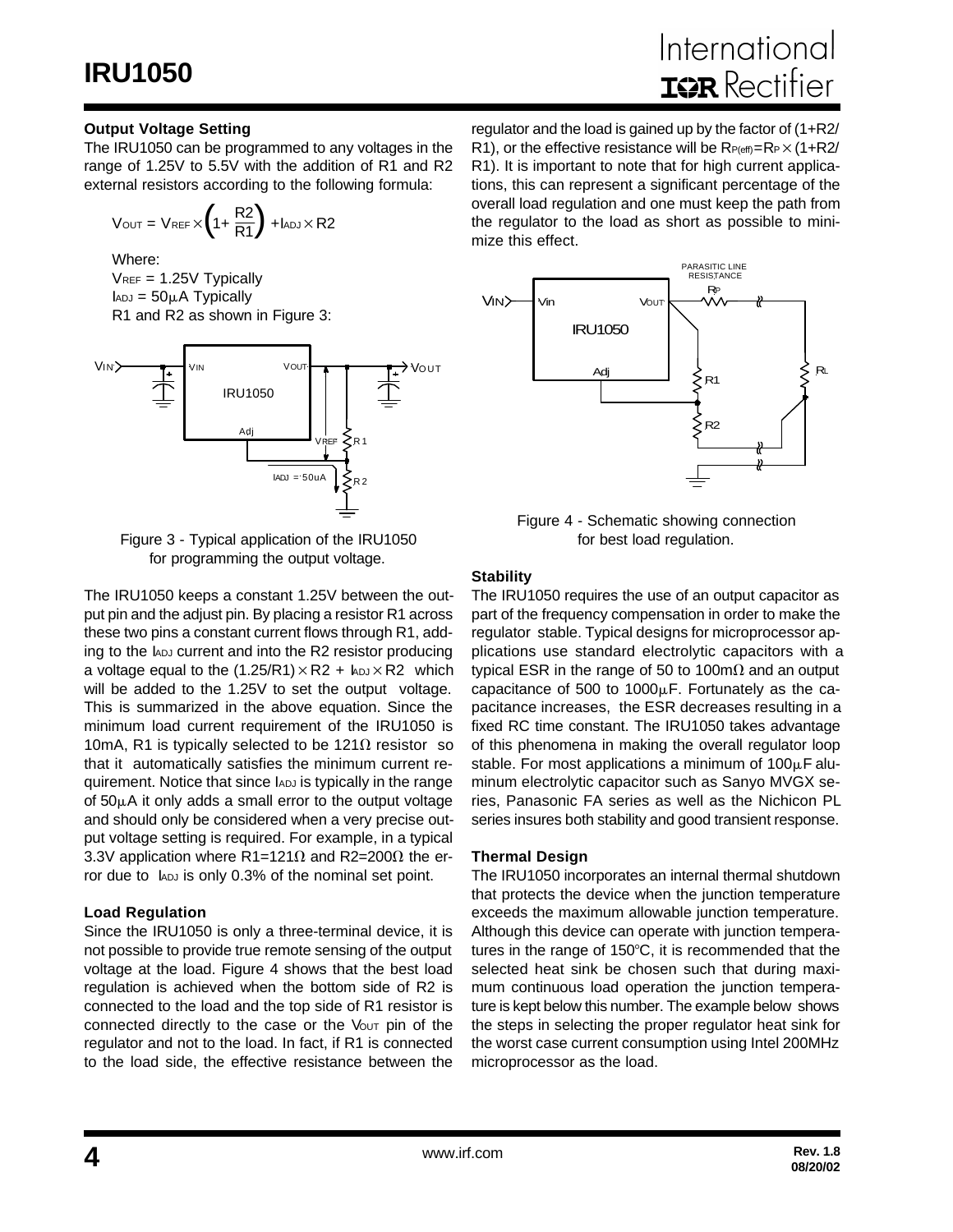Assuming the following specifications:

 $V_{IN} = 5V$  $V<sub>OUT</sub> = 3.5V$  $I<sub>OUT(MAX)</sub> = 4.6A$  $T_A = 35^{\circ}C$ 

The steps for selecting a proper heat sink to keep the junction temperature below  $135^{\circ}$ C is given as:

1) Calculate the maximum power dissipation using:

 $P_D = I_{OUT} \times (V_{IN} - V_{OUT})$  $P_D = 4.6 \times (5 - 3.5) = 6.9W$ 

2) Select a package from the regulator data sheet and record its junction to case (or tab) thermal resistance.

Selecting TO-220 package gives us:

 $\theta$ JC = 2.7°C/W

3) Assuming that the heat sink is black anodized, calculate the maximum heat sink temperature allowed:

Assume,  $0.05^{\circ}$ C/W (heat-sink-to-case thermal resistance for black anodized)

$$
Ts = T_J - P_D \times (0 \text{Jc} + 0 \text{cs})
$$

$$
Ts = 135 - 6.9 \times (27 + 0.05) = 116^{\circ}\text{C}
$$

4) With the maximum heat sink temperature calculated in the previous step, the heat-sink-to-air thermal resistance  $(0s)$  is calculated by first calculating the temperature rise above the ambient as follows:

 $\Delta T = Ts - Ta = 116 - 35 = 81^{\circ}C$ 

 $\Delta T$  = Temperature Rise Above Ambient

$$
\theta_{SA} = \frac{\Delta T}{P_D} = \frac{81}{6.9} = 11.7^{\circ}C/W
$$

5) Next, a heat sink with lower  $\theta$ sa than the one calculated in Step 4 must be selected. One way to do this is to simply look at the graphs of the "Heat Sink Temp Rise Above the Ambient" vs. the "Power Dissipation" and select a heat sink that results in lower temperature rise than the one calculated in previous step. The following heat sinks from AAVID and Thermalloy meet this criteria.

|            | Air Flow (LFM) |                        |               |        |                |
|------------|----------------|------------------------|---------------|--------|----------------|
|            | 0              | 100                    | 200           | 300    | 400            |
| Thermalloy | 6021PB         |                        | 6021PB 6073PB | 6109PB | 7141D          |
| AAVID      |                | 534202B 534202B 507302 |               |        | 575002 576802B |

**Note:** For further information regarding the above companies and their latest product offerings and application support contact your local representative or the numbers listed below:

> AAVID.................PH# (603) 528 3400 Thermalloy...........PH# (214) 243-4321

#### **Designing for Microprocessor Applications**

As it was mentioned before, the IRU1050 is designed specifically to provide power for the new generation of the low voltage processors requiring voltages in the range of 2.5V to 3.6V generated by stepping down the 5V supply. These processors demand a fast regulator that supports their large load current changes. The worst case current step seen by the regulator is anywhere in the range of 1 to 7A with the slew rate of 300 to 500ns which could happen when the processor transitions from "Stop Clock" mode to the "Full Active" mode. The load current step at the processor is actually much faster, in the order of 15 to 20ns, however, the decoupling capacitors placed in the cavity of the processor socket handle this transition until the regulator responds to the load current levels. Because of this requirement the selection of high frequency low ESR and low ESL output capacitor is imperative in the design of these regulator circuits.

Figure 5 shows the effects of a fast transient on the output voltage of the regulator. As shown in this figure, the ESR of the output capacitor produces an instantaneous drop equal to the  $(\Delta V_{ESR} = ESR \times \Delta I)$  and the ESL effect will be equal to the rate of change of the output current times the inductance of the capacitor.  $\Delta V_{ESL}$  $= L \times \Delta I/\Delta t$ ). The output capacitance effect is a droop in the output voltage proportional to the time it takes for the regulator to respond to the change in the current,  $(\Delta Vc=\Delta t \times \Delta I/C)$  where  $\Delta t$  is the response time of the regulator.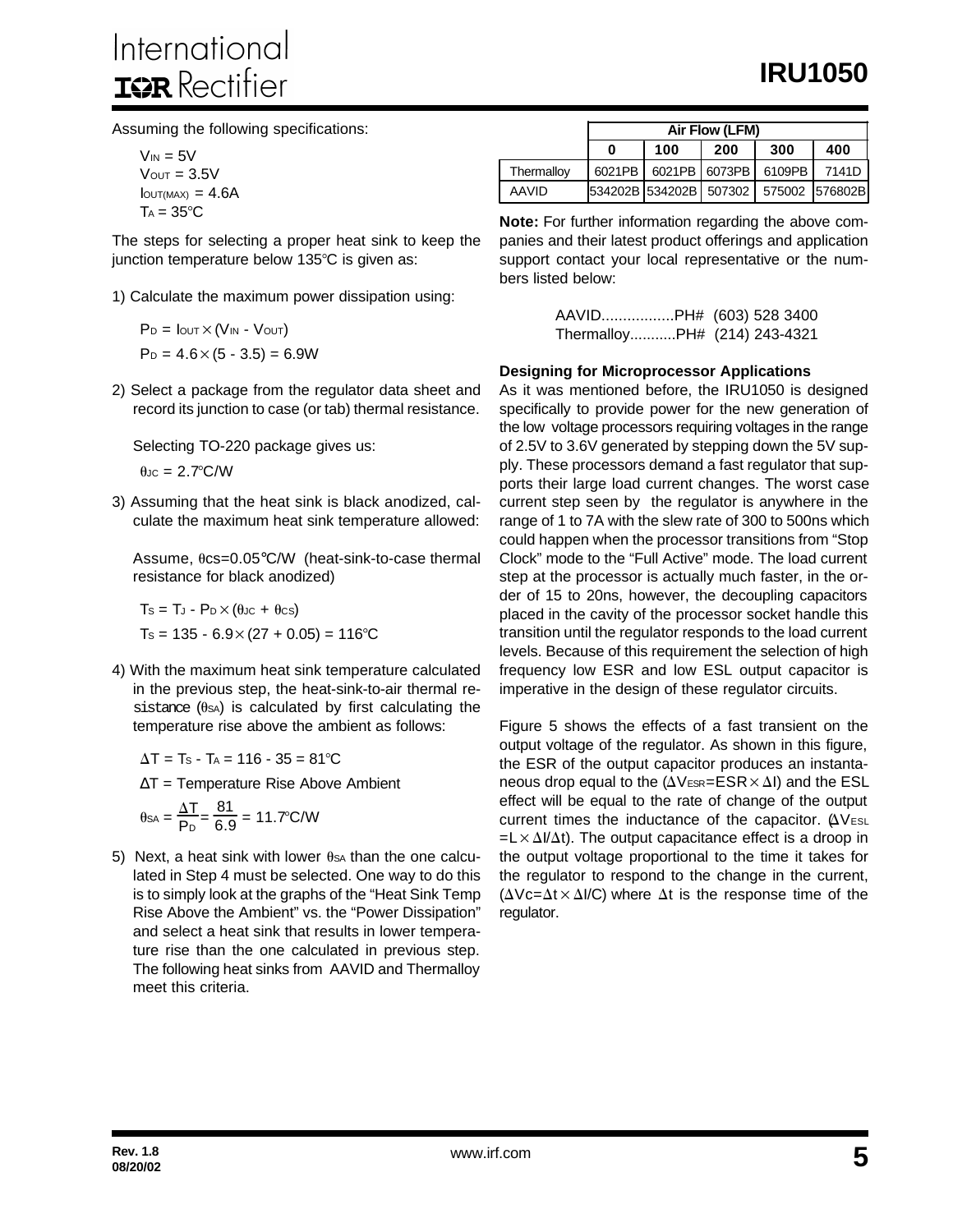

Figure 5 - Typical regulator response to the fast load current step.

An example of a regulator design to meet the Intel P54C™ VRE specification is given below.

Assume the specification for the processor as shown in Table 1:

| Type of          | <b>V</b> ουτ   | <b>IMAX</b> | <b>Max Allowed</b>      |
|------------------|----------------|-------------|-------------------------|
| <b>Processor</b> | <b>Nominal</b> |             | <b>Output Tolerance</b> |
| Intel-P54C VRE   | 3.50V          | 4.6 A       | $±100 \,\mathrm{mV}$    |

Table 1 - Processor Specification

The first step is to select the voltage step allowed in the output due to the output capacitor's ESR:

1) Assuming the regulator's initial accuracy plus the resistor divider tolerance is  $\approx \pm 53$ mV ( $\pm 1.5$ % of 3.5V nominal), then the total step allowed for the ESR and the ESL is −47mV.

Assuming that the ESL drop is −10mV, the remaining ESR step will be −37mV. Therefore the output capacitor ESR must be:

$$
\mathsf{ESR} \le \frac{37}{4.6} = 8 \mathsf{m}\Omega
$$

The Sanyo MVGX series is a good choice to achieve both price and performance goals. The 6MV1500GX,  $1500\mu$ F, 6.3V has an ESR of less than 36m $\Omega$  typical. Selecting 5 of these capacitors in parallel has an ESR of  $\approx$  7.2m $\Omega$  which achieves our design goal.

The next step is to calculate the drop due to the capacitance discharge and make sure that this drop in voltage is less than the selected ESL drop in the previous step.

2) The output capacitance is  $5 \times 1500 \mu$ F = 7500 $\mu$ F

$$
\Delta \text{Vc} = \frac{\Delta t \times \Delta I}{C} = \frac{2 \times 4.6}{7500} = 1.2 \text{mV}
$$

Where: 
$$
\Delta t = 2\mu s
$$
 is the regulator response time

To set the output DC voltage, we need to select R1 and R2:

3) Assuming R1=121 $\Omega$ , 0.1%:

$$
R2 = \left(\frac{V_{OUT}}{V_{REF}} - 1\right) \times R1 = \left(\frac{3.5}{1.25} - 1\right) \times 121 = 217.8 \Omega
$$

Select R2=218 $\Omega$ , 0.1%

Selecting both R1 and R2 resistors to be 0.1% tolerance, results in the least amount of error introduced by the resistor dividers leaving  $\approx \pm 1.3\%$  error budget for the IRU1050 reference which is within the initial accuracy of the device.

Finally, the input capacitor is selected as follows:

4) Assuming that the input voltage can drop 150mV before the main power supply responds, and that the main power supply response time is  $\approx 50 \mu s$ , then the minimum input capacitance for a 4.6A load step is given by:

$$
C_{\text{IN}} = \frac{4.6 \times 50}{0.15} = 1530 \mu F
$$

The ESR should be less than:

$$
ESR = \frac{(V_{IN} - V_{OUT} - \Delta V - V_{DROP})}{\Delta I}
$$

Where:

V<sub>DROP</sub> L Input voltage drop allowed in step 4  $\Delta V$  L Maximum regulator dropout voltage  $\Delta I$  L Load current step

$$
ESR = \frac{(5 - 3.5 - 1.2 - 0.15)}{4.6} = 0.032\Omega
$$

Selecting two Sanyo  $1500\mu$ F, the same type as the output capacitors, meets our requirements.

**6**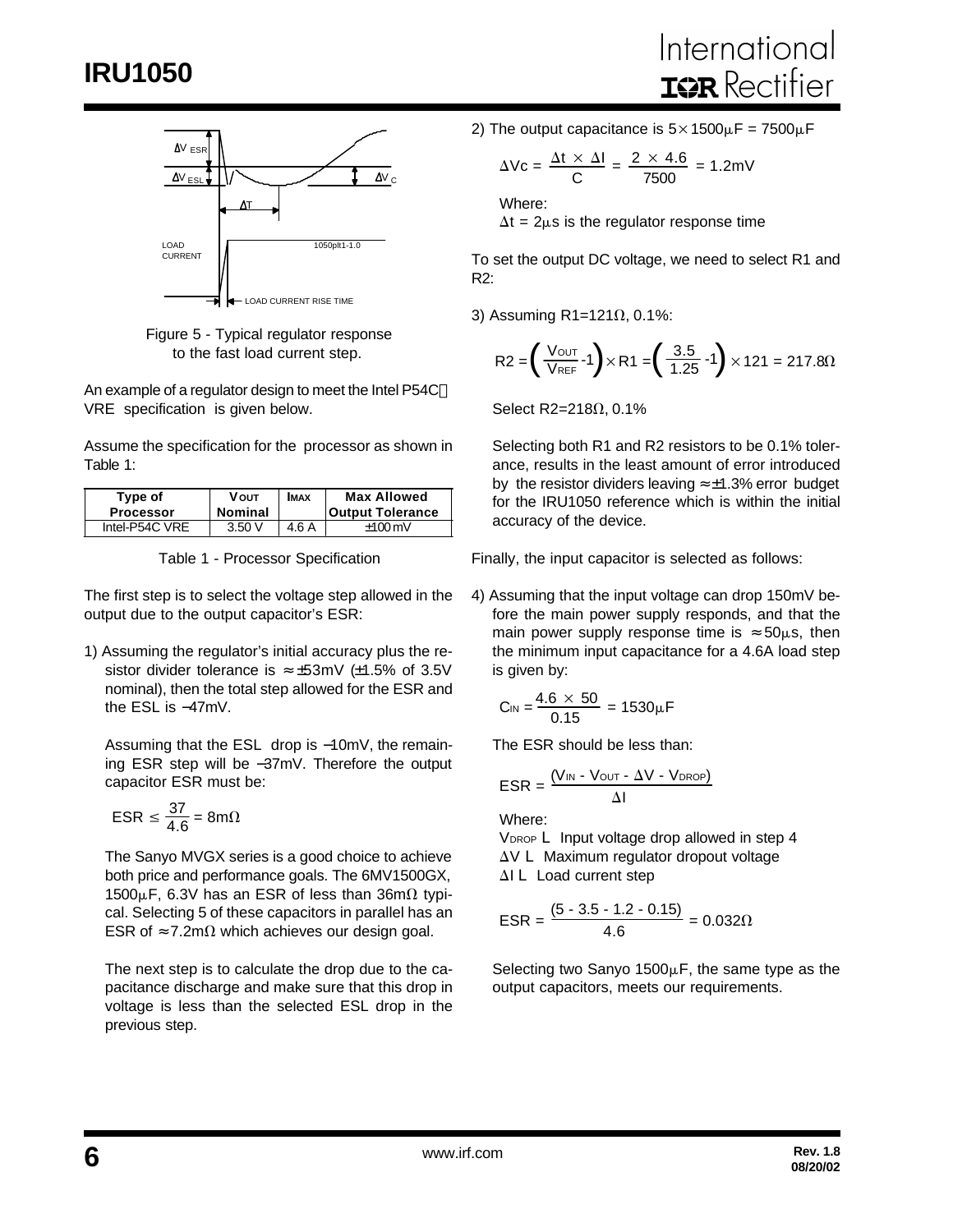Figure 6 shows the completed schematic for our example.





#### **Layout Consideration**

The output capacitors must be located as close to the Vout terminal of the device as possible. It is recommended to use a section of a layer of the PC board as a plane to connect the  $V$ <sub>OUT</sub> pin to the output capacitors to prevent any high frequency oscillation that may result due to excessive trace inductance.

International **IGR** Rectifier **IR WORLD HEADQUARTERS:** 233 Kansas St., El Segundo, California 90245, USA Tel: (310) 252-7105

TAC Fax: (310) 252-7903 Visit us at www.irf.com for sales contact information *Data and specifications subject to change without notice. 02/01*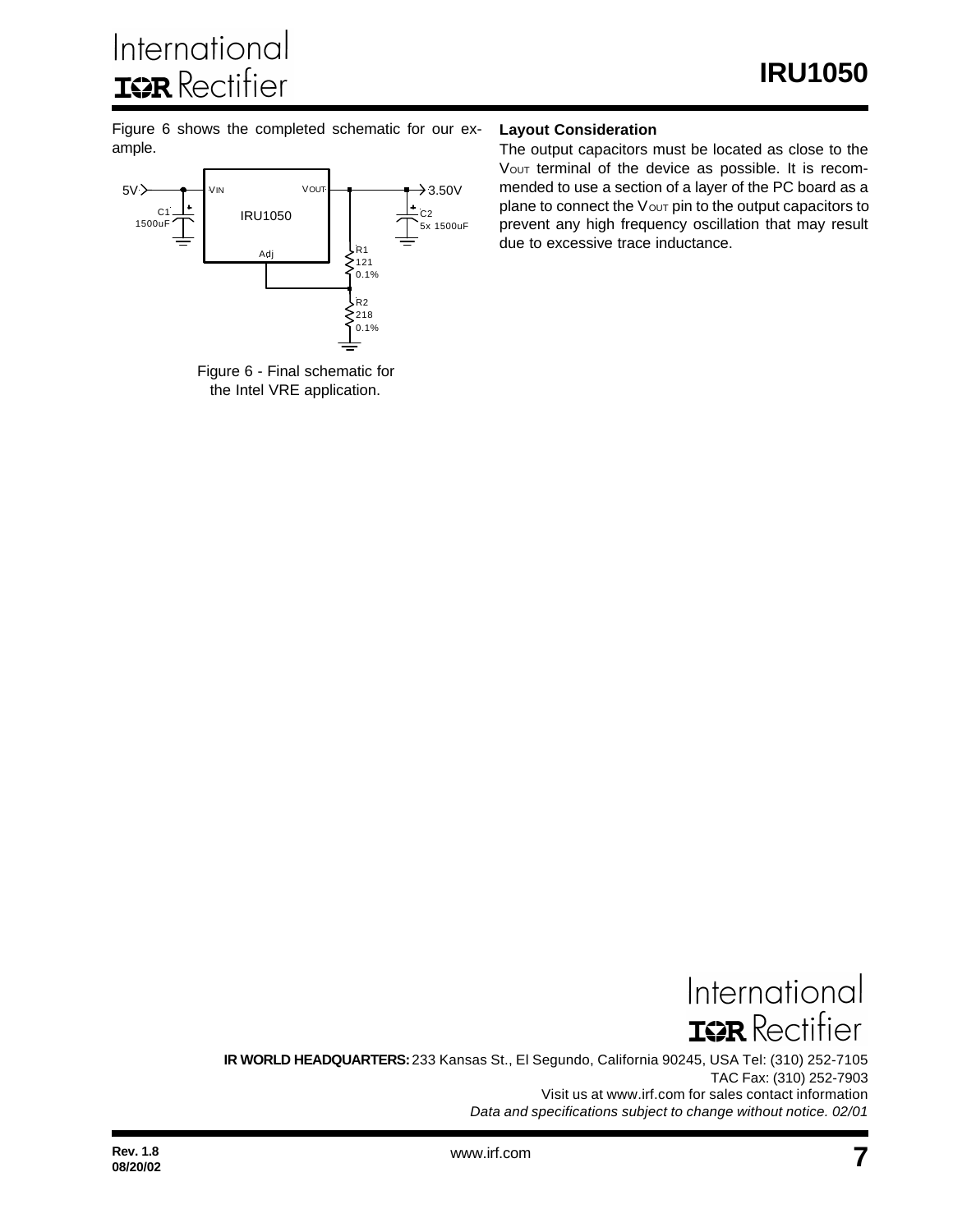# **IRU1050**





| <b>SYMBOL</b> | <b>MIN</b><br><b>MAX</b> |        |
|---------------|--------------------------|--------|
| Α             | 6.477                    | 6.731  |
| B             | 5.004                    | 5.207  |
| С             | 0.686                    | 0.838  |
| D             | 7.417                    | 8.179  |
| E             | 9.703                    | 10.084 |
| F             | 0.635                    | 0.889  |
| G             | 2.286 BSC                |        |
| Н             | 4.521                    | 4.623  |
| J             | ∅1.52                    | ∅1.62  |
| Κ             | 2.184                    | 2.388  |
| L             | 0.762                    | 0.864  |
| М             | 1.016                    | 1.118  |
| N             | 5.969                    | 6.223  |
| O             | 1.016                    | 1.118  |
| P             | 0                        | 0.102  |
| Q             | 0.534                    | 0.686  |
| R             | <b>R0.31 TYP</b>         |        |
| R1            | <b>R0.51 TYP</b>         |        |
| S             | 0.428                    | 0.588  |

NOTE: ALL MEASUREMENTS ARE IN MILLIMETERS.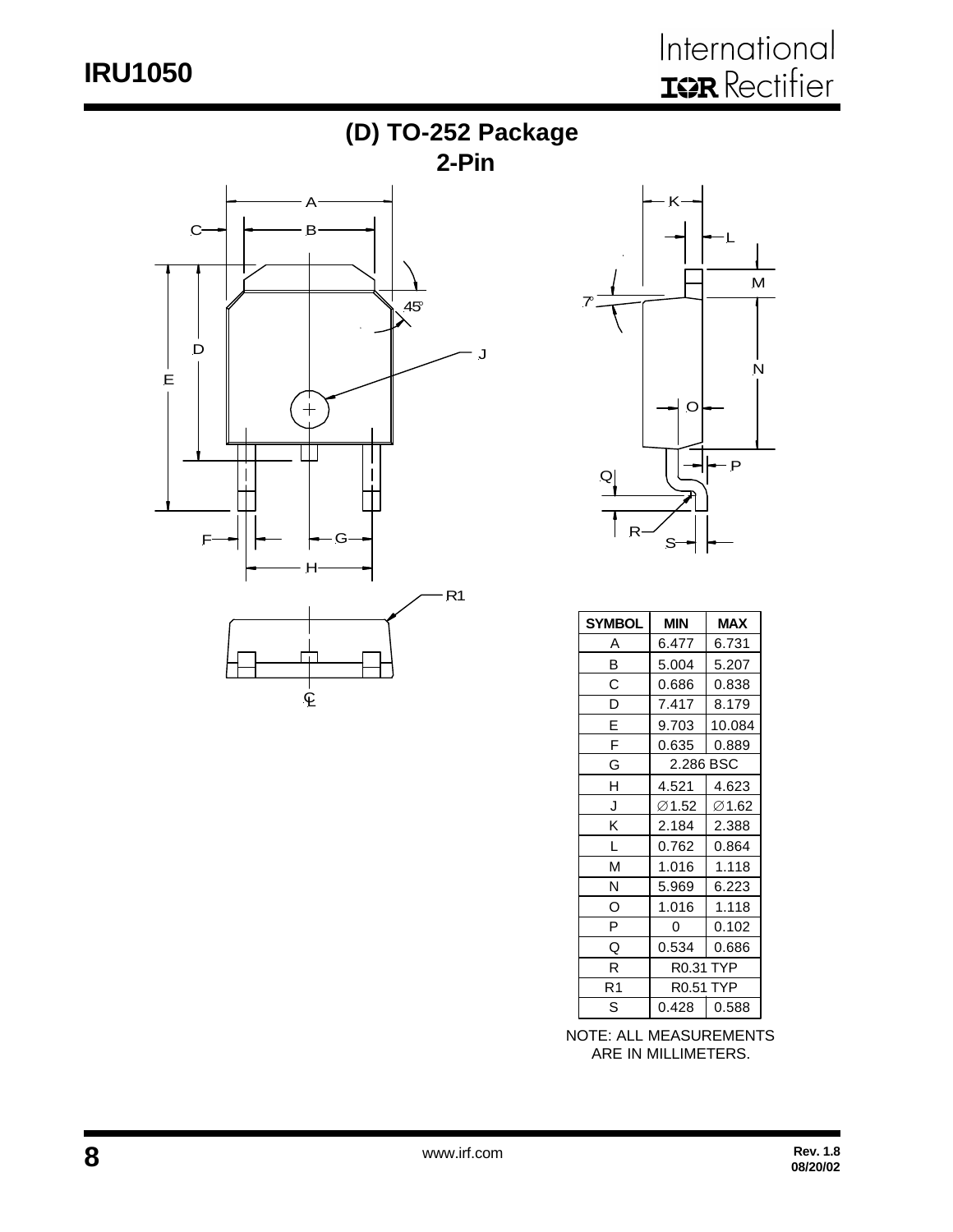









| <b>SYMBOL</b> | <b>MIN</b><br><b>MAX</b> |           |  |  |
|---------------|--------------------------|-----------|--|--|
| Α             | 10.05                    | 10.312    |  |  |
| B             | 8.28                     | 8.763     |  |  |
| С             | 4.31                     | 4.572     |  |  |
| D             | 0.66                     | 0.91      |  |  |
| E             | 1.14                     | 1.40      |  |  |
| G             | 2.54 REF                 |           |  |  |
| н             | 14.73                    | 15.75     |  |  |
| κ             | 1.40                     | 1.68      |  |  |
| L             | 0.00                     | 0.254     |  |  |
| М             | 2.49                     | 2.74      |  |  |
| N             | 0.33                     | 0.58      |  |  |
| P             | 2.286                    | 2.794     |  |  |
| R             | 0°                       | $8^\circ$ |  |  |
| S             | 2.41<br>2.67             |           |  |  |
| Ù             | 6.50 REF                 |           |  |  |
| V             | 7.75 REF                 |           |  |  |

NOTE: ALL MEASUREMENTS ARE IN MILLIMETERS.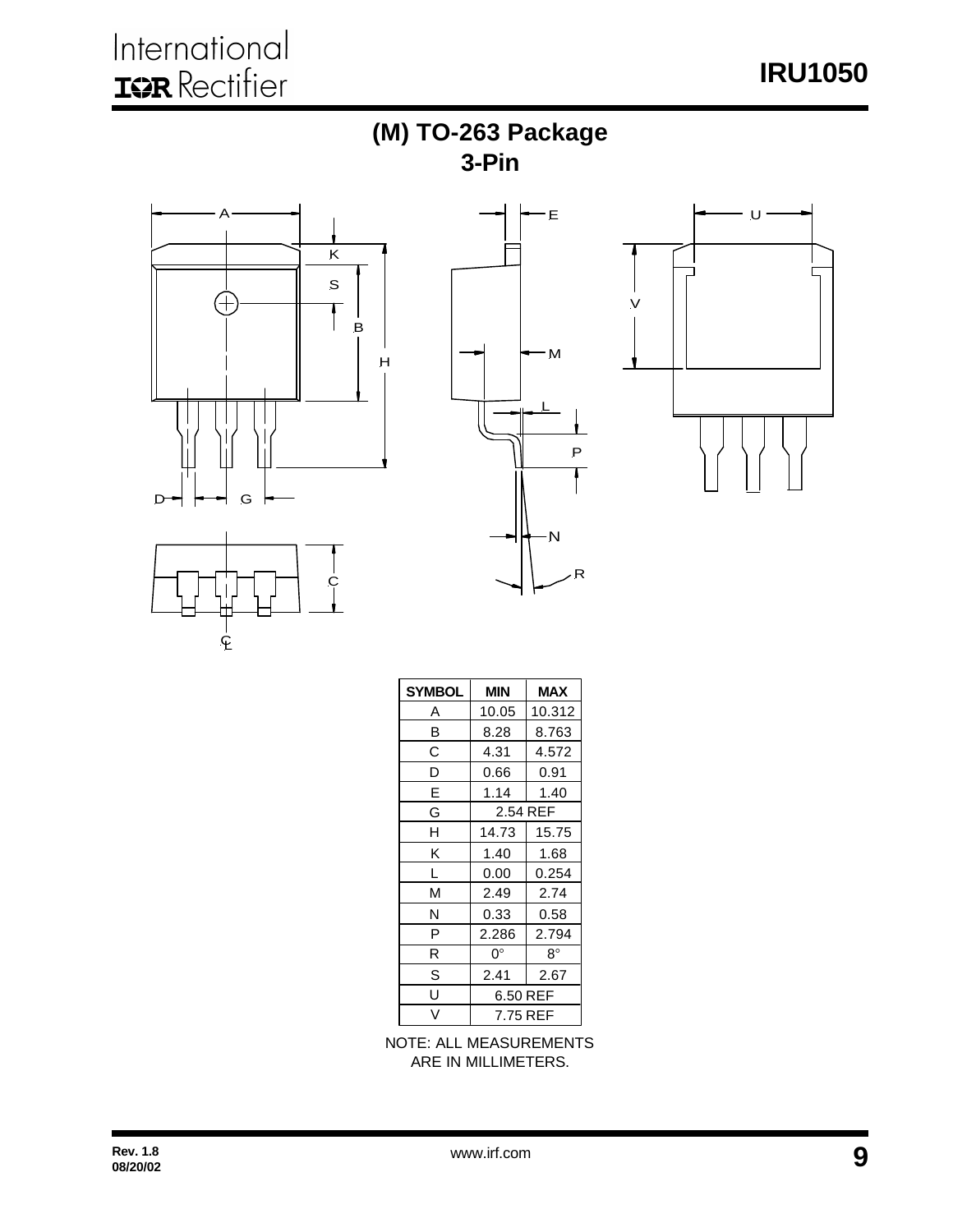# **IRU1050**









| <b>SYMBOL</b> | <b>MAX</b><br><b>MIN</b> |             |  |
|---------------|--------------------------|-------------|--|
| Α             | 5.91                     | 6.17        |  |
| A1            | 5.54                     | 5.79        |  |
| B             | 6.02                     | 6.27        |  |
| С             | 1.70                     | 2.03        |  |
| D             | 0.63                     | 0.79        |  |
| E             | 0.17                     | 0.33        |  |
| G             | 2.16                     | 2.41        |  |
| G1            | 4.45                     | 4.70        |  |
| н             | 9.42                     | 9.68        |  |
| Κ             | 0.76                     | 1.27        |  |
| L             | 0.02                     | 0.13        |  |
| М             | 0.89                     | 1.14        |  |
| N             | 0.25                     | 0.25        |  |
| P             | 0.94                     | 1.19        |  |
| R             | $2^{\circ}$              | $6^{\circ}$ |  |
| U             | 2.92                     | 3.30        |  |
| V             | 5.08 NOM                 |             |  |

NOTE: ALL MEASUREMENTS ARE IN MILLIMETERS.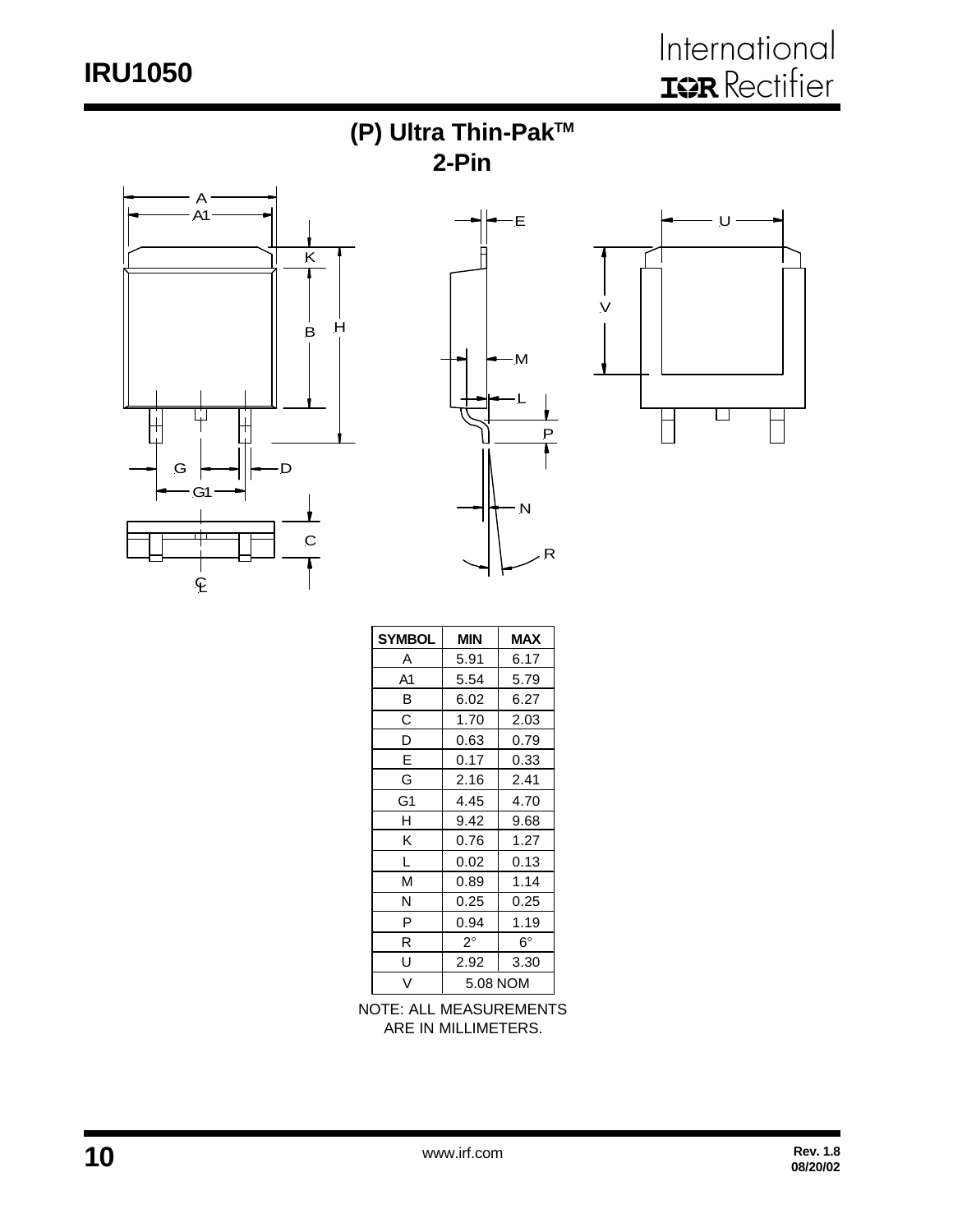**IRU1050**





| <b>SYMBOL</b> | MIN       | <b>MAX</b>  |
|---------------|-----------|-------------|
| Α             | 4.06      | 4.83        |
| a             | $3^\circ$ | $7.5^\circ$ |
| b             | 0.63      | 1.02        |
| b1            | 1.14      | 1.52        |
| C1            | 0.38      | 0.56        |
| СP            | 3.71D     | 3.96D       |
| D             | 14.22     | 15.062      |
| E             | 9.78      | 10.54       |
| е             | 2.29      | 2.79        |
| е1            | 4.83      | 5.33        |
| e3            | 1.14      | 1.40        |
| F             | 1.14      | 1.40        |
| H1            | 5.94      | 6.55        |
| J1            | 2.29      | 2.92        |
| L             | 13.716    | 14.22       |
| Q             | 2.62      | 2.87        |
| R             | 5.588     | 6.17        |

 $\mathsf D$ 

NOTE: ALL MEASUREMENTS ARE IN MILLIMETERS.